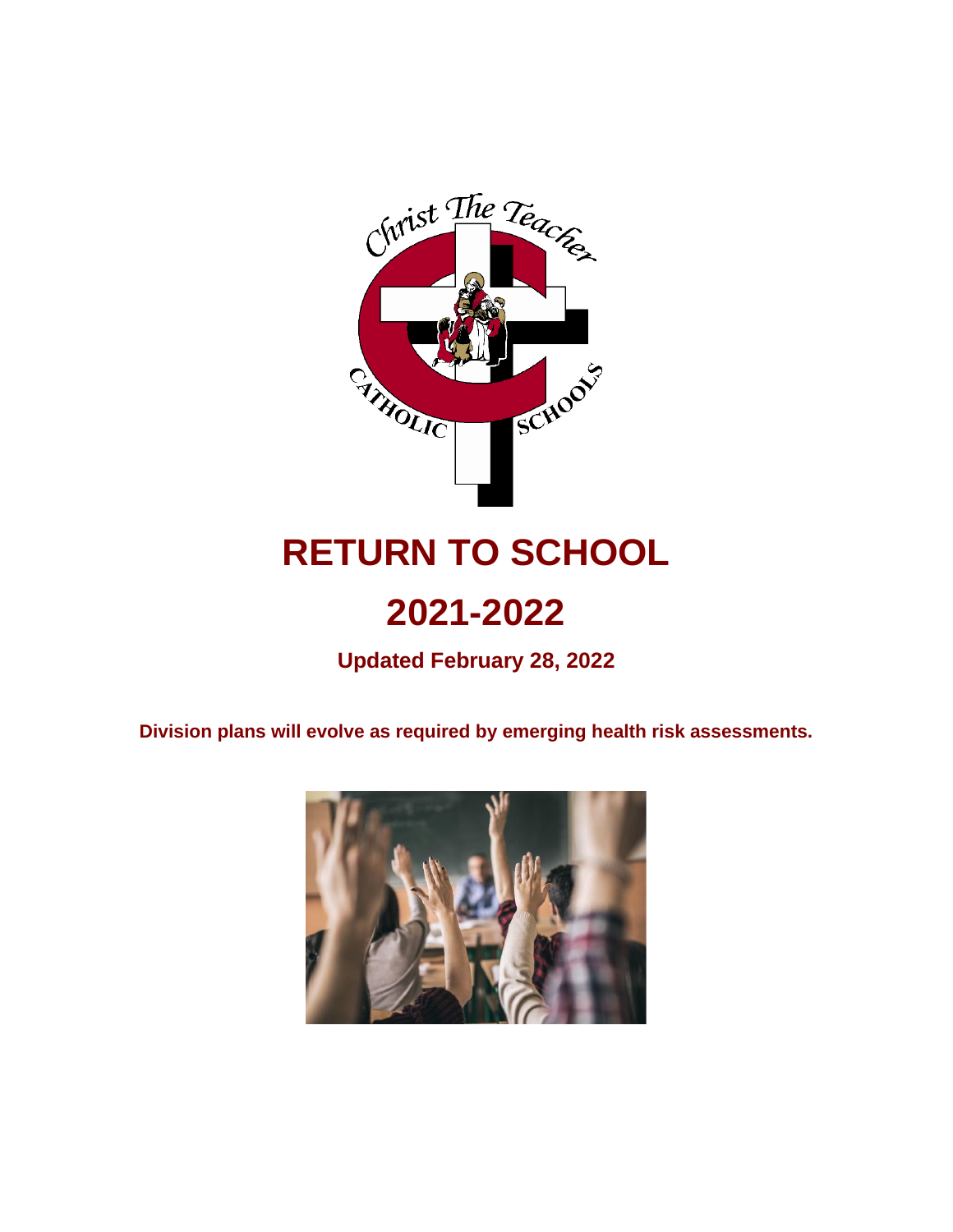### Introduction:

The CTTCS Return to School 2021-2022 plan has seen several revisions over the course of the school year. We would like to sincerely thank all our staff for going above and beyond to meet the needs of our students and their families as we worked to maintain in-school learning for students. We would also like to thank our students, families, and communities for your patience, understanding, and support.

Effective February 28, 2022, all public health orders were lifted, including the province-wide mandatory masking order and mandatory self-isolation periods for those individuals who contracted COVID-19.

The safety of our students and staff will continue to be our top priority. COVID-19 continues to be present in our communities, and as a result, CTTCS will continue to have guidelines in place to mitigate the risk of COVID-19. These guidelines include encouraging staff, students, and familes to get vaccinated as soon as they are eligible, staying home when ill, ensuring hand hygiene and environmental cleaning protocols are consistently used, and creating "mask-friendly" schools and work environments for individuals who choose to utilize PPE. In addition to the guidelines outlined below, each school will communicate updates to guidelines and practices that may be location specific.

Our schools will continue to have the support and engagement of our Local Medical Health Officer (LMHO) in responding to any public health risks in school setting, including COVID-19. We will continue to meet regularly with our local medical health team and adjust our plan as necessary based both on their recommendations and guidance from the medical community.

### **Government Guidelines:**

The Government of Saskatchewan released its [2021-22 Safe Schools Plan](https://www.rcsd.ca/Documents/SK%20Safe%20Schools%20Plan%202021-2022.pdf) on August 20. The areas of focus are:

- **Safe Attendance**
- **Safe Transportation**
- **Safe Access**
- **Safe Facilities**
- **Safe Classrooms**
- **Safe Activities**
- **Other Items**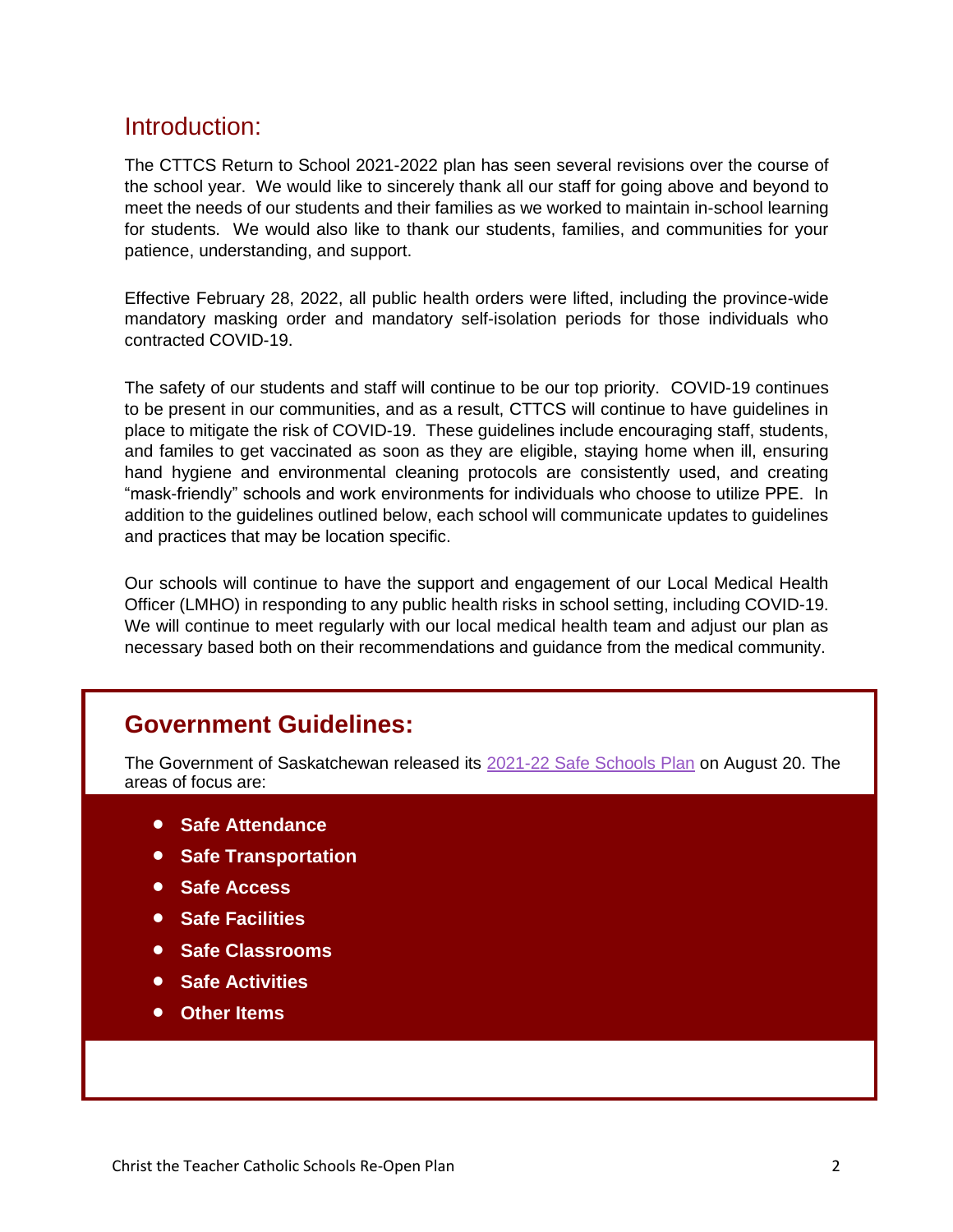### **Masking**

- Effective February 28, 2022, wearing masks in schools, division facilities, and during division transportation is encouraged but optional.
- Medical masks will continue to be available at each division facility for those who choose to utilize.

### Vaccinations

All staff and students are encouraged to be vaccinated.

### Physical Distancing

With students – especially younger children – maintaining physical distance is challenging. Schools will encourage physical distancing when possible.

Schools may choose to continue the practice of staggered entrance and exit times, recess times, or use separate entrances.

### Student Grouping

As much as possible, student groups will remain consistent in elementary schools to limit the number of student interactions during the school day.

Sacred Heart High School will implement a quint system, while Dreambuilders High School will utilize a trimester system to reduce student interactions.

Schools should minimize large gatherings where students are in close proximity to one another. Smaller grade specific or cohorted assemblies are recommended. Schools with smaller enrolments that can provide proper distancing can proceed with gatherings.

### **CTTCS 2021-22 Safe Schools Plan**

## *Safe Attendance*

### **Screening**

- Staff and students should continue the practice of self-screening for symptoms consistent with COVID-19.
- All staff and students who are feeling unwell and/or exhibiting symptoms of COVID-19 should remain home until they are symptom free.
- Self-administered rapid test kits are available to all families and can be accessed from school main offices (while supplies last).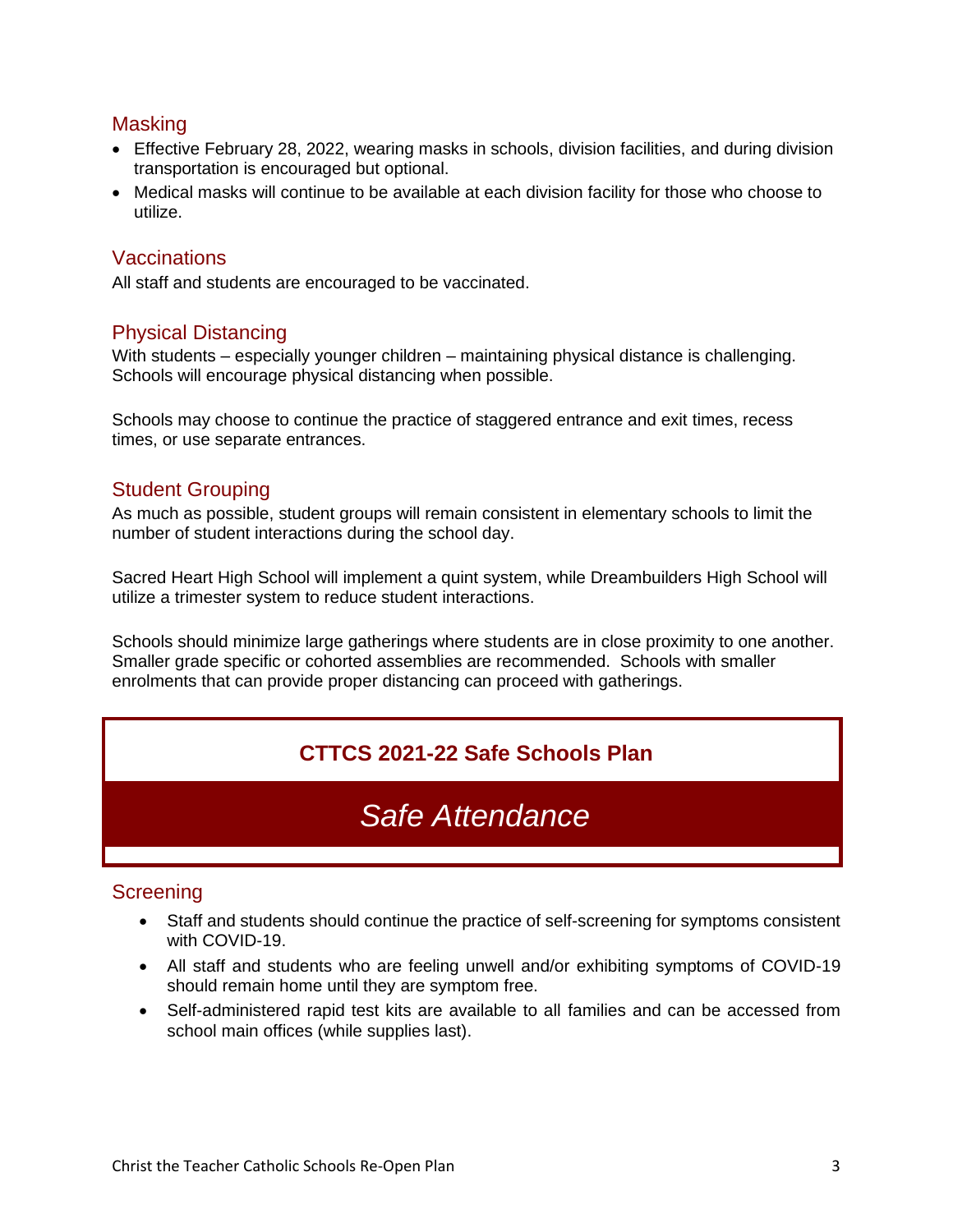### Student & Staff Wellness

- Saskatchewan Health Guidelines best practices for hand hygiene, sanitization, and social distancing are strongly encouraged.
- All staff should direct any inquiries regarding personal wellness to their immediate supervisors and/or Human Resources to ensure individual needs are met in a timely and appropriate manner.

### Human Resources

CTTCS Administrative Procedures related to COVID-19 provides guidelines for precautions and procedures. The administrative procedure will continue to be adjusted as necessary following the direction of the Chief Medical Health Officer of Saskatchewan in accordance with the most current Saskatchewan Public Health Guidelines.

### AP178 – [Illness in Care](https://christtheteacher.ca/ctt/download/178-illness-in-care-2020/)

CTTCS will ensure that all protocols and procedures for employees are within the context of provincial and local contracts.

### Employee Assistance Program

CTTCS will continue to support all employees with its Employee Assistance Program. Updates will be provided by Human Resources for all staff to access:

- STF Members Members Family Assistance Plan
- Catholic Family Services 306-525-0521 [cfsregina@cfsregina.ca](mailto:cfsregina@cfsregina.ca)
- Mental Health 1-306-786-0558
- Canada Crisis Line: 1-800-668-6868
- SaskHealth Hotline: 811
- [www.Saskatchewan.ca/Coronavirus](http://www.saskatchewan.ca/Coronavirus)
- 211 Saskatchewan<https://sk.211.ca/>

### **CTTCS 2021-22 Safe Schools Plan**

## *Safe Transportation*

- CTTCS will continue enhanced cleaning and disinfecting protocols.
- Attendance and seating plans will be maintained.
- Mask use is encouraged but optional.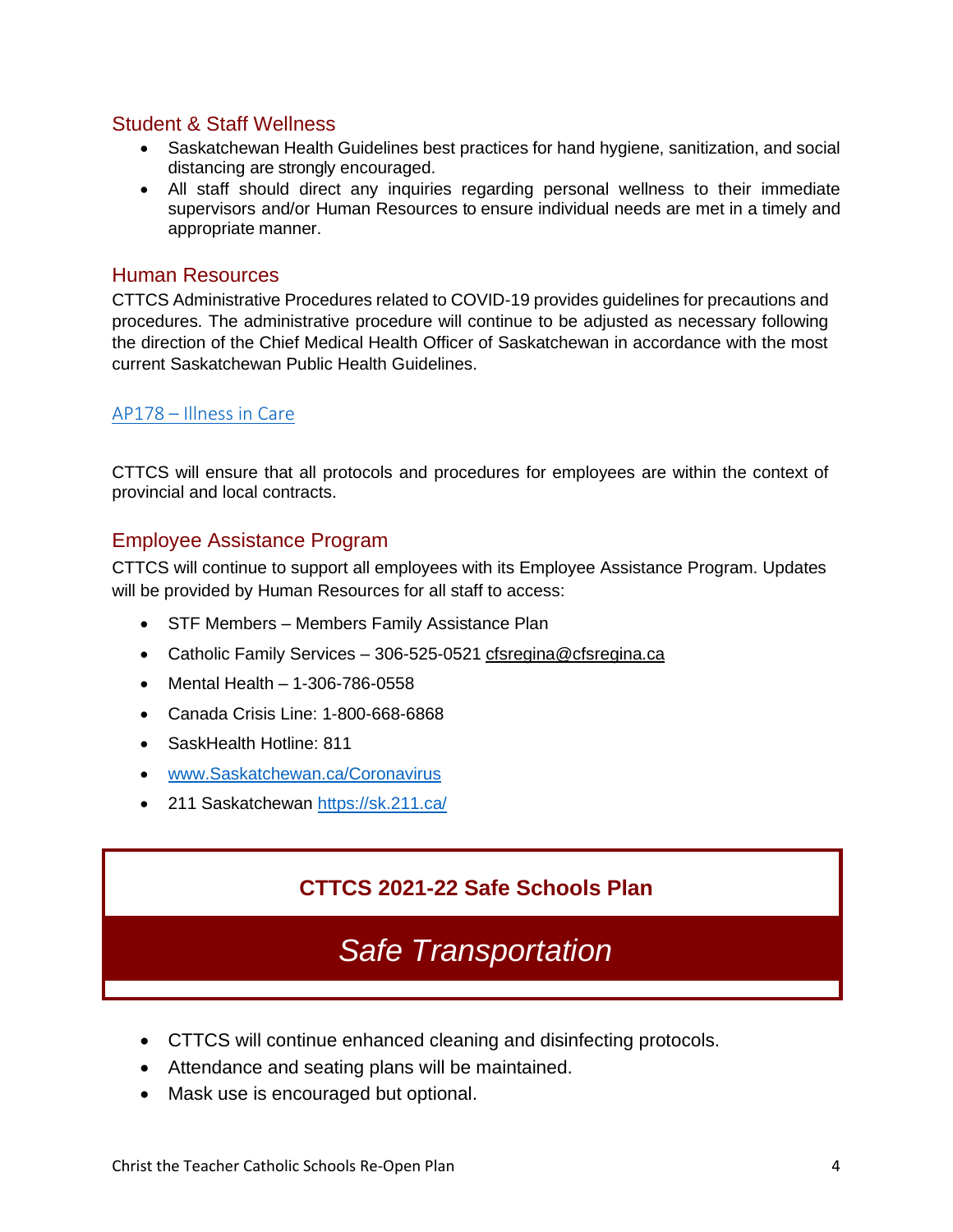## **CTTCS 2021-22 Safe Schools Plan**

## *Safe Access*

Safe and orderly environments have always been a primary consideration for operational plans. CTTCS will follow the guidelines and recommendations of the Chief Medical Health Officer and in consultation with Local Medical Health Officers to reduce the risk of transmission of COVID-19. With support from division personnel, every school will develop COVID-19 safety and emergency plans that are appropriate for the school community (staff, students, parents), the facility, and its playground/outdoor spaces.

### Arrival and Departure to School

Current start and end times will be retained as per each school's bell schedule. Schools' sitespecific plans will consider the following:

- Outdoor Spaces/Playgrounds
- Busing Arrival/Departure Protocols
- Parent or Guardian Drop-off/Student Arrival
- Family Backpack & drop-off Classroom Visit
- Student Access and Exit of Building

### School Office/Visitors

- Visitors to the school will be required to self-screen for symptoms consistent with COVID-19.
- Registration applications are available online. Schools will schedule virtual or face-to-face registration interviews.

### Recesses/Breaks and Mealtime

- Recesses/Breaks will be adjusted as needed to fit the needs of the school.
- Lunchroom Considerations
	- o Assigned eating areas.
		- o Sharing of food / utensils / etc. is not recommended.

### Assemblies, Liturgies, Meetings

• Assemblies, liturgies, and meetings may be adjusted based on size, layout, and needs of the school.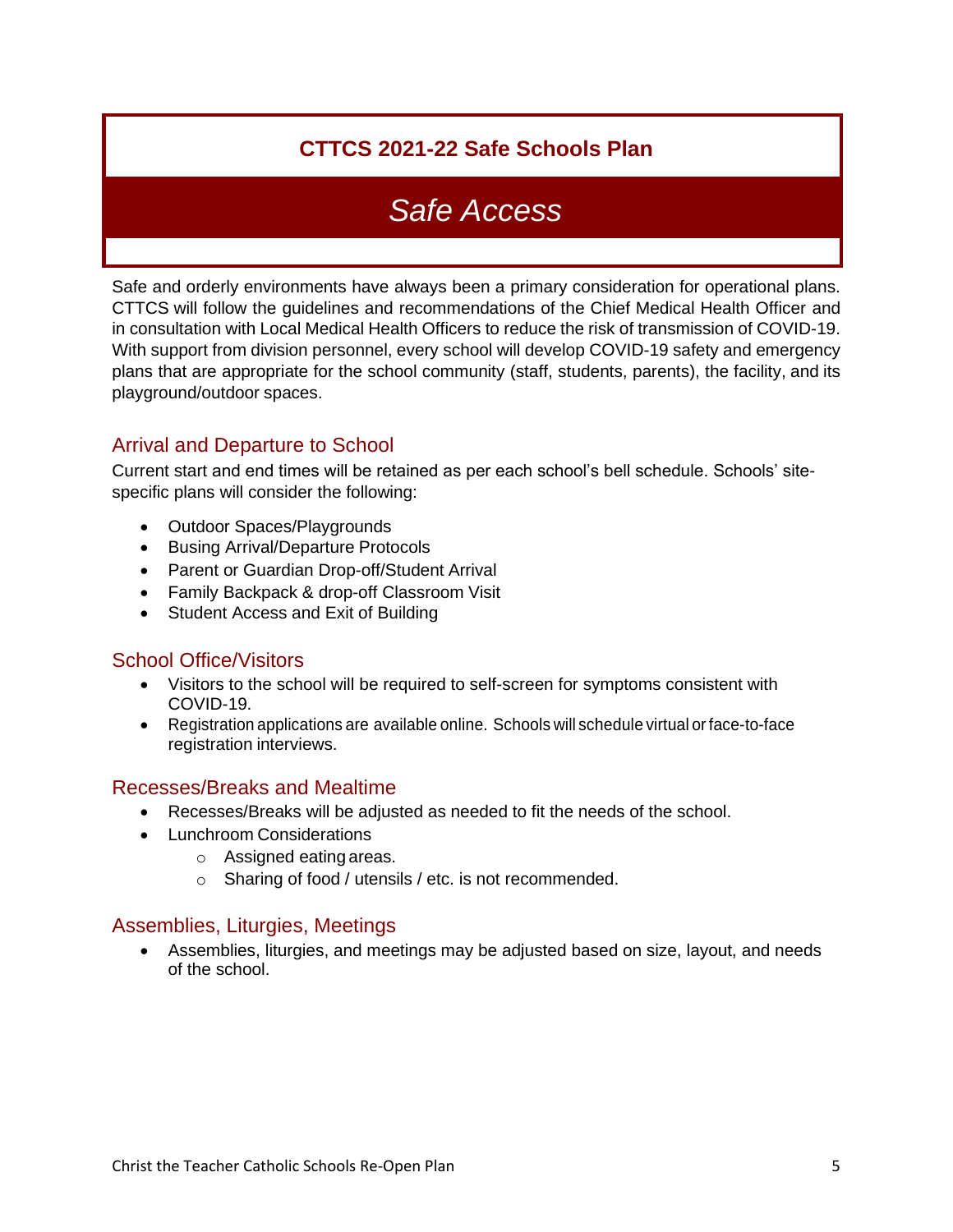## **CTTCS 2021-22 Safe Schools Plan**

## *Safe Facilities*

### **Facilities**

- School-wide plans for enhanced cleaning and disinfection will continue to be in place.
- Adequate disinfectant and hand sanitizer as well as cleaning products and supplies will be readily available in all facilities.
- Signage will promote the monitoring of health and protocols/procedure for staff, students, or visitors who begin to feel unwell.
- Students will be responsible for their own school supplies. Sharing of personal items and food will be discouraged.
- Students are asked to bring a reusable water bottle. This water bottle is for personal use and must not be shared with others.
- Students will be able to use lockers for storing personal items.
- Schools will identify an appropriate area for anyone who is ill until they can leave the facility.

### **CTTCS 2021-22 Safe Schools Plan**

## *Safe Classrooms*

### **Hygiene**

Schools will continue to promote appropriate hand hygiene.

### Classroom Dynamics

Schools may consider plans for elementary grade classroom cohorting.

Assigned seating plans will be maintained.

Consideration for physical distancing is encouraged.

### **Instruction**

Schools will deliver face-to-face instruction, the full Saskatchewan curriculum, and alignment with the new Interim Provincial Education Plan.

Teachers will continue to be supported with professional development in best practice instruction and assessment and the use of technology such as Google Classroom and SeeSaw.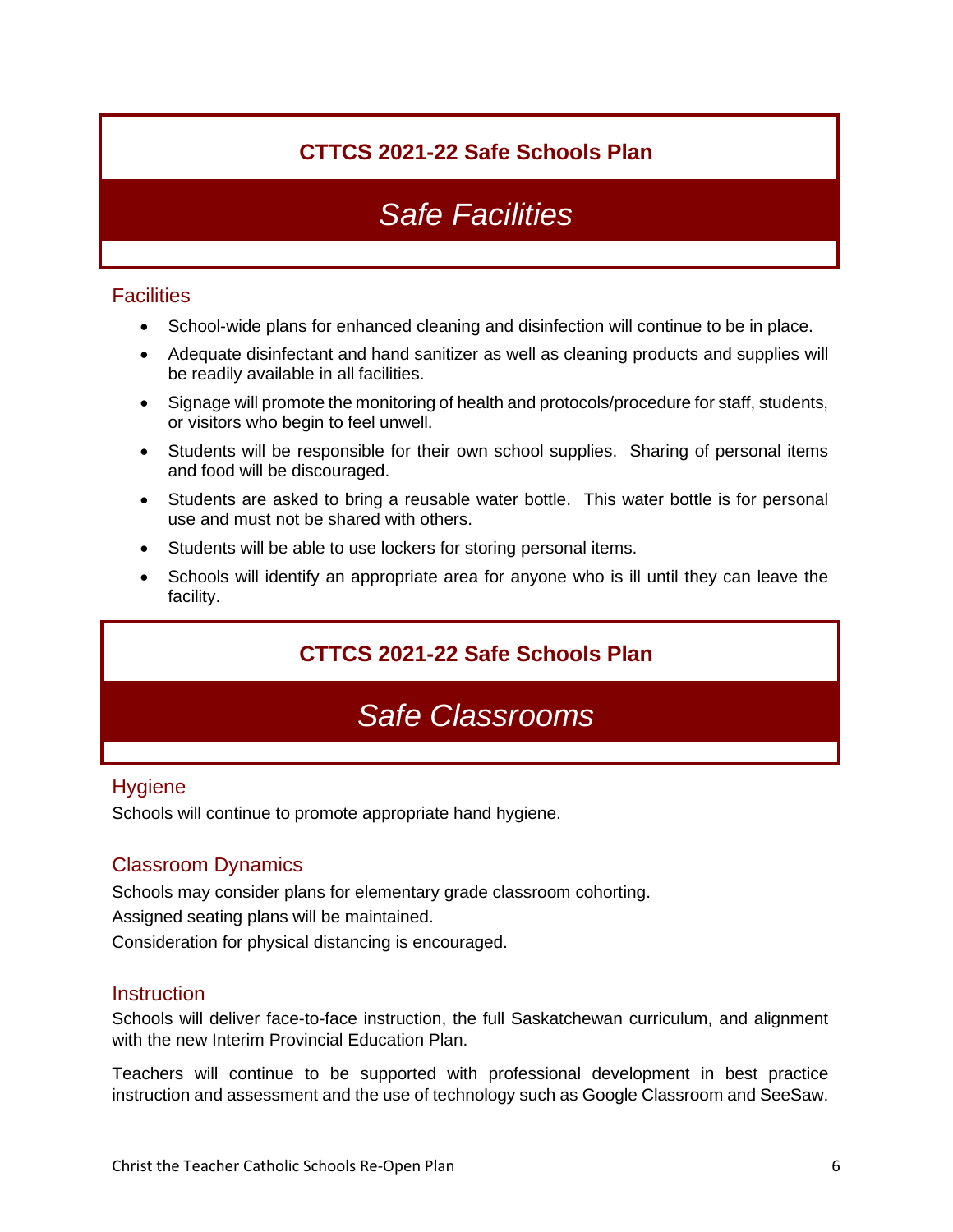CTTCS will work with families to provide assurance children will be returning to safe classrooms. CTTCS is prepared for a fluid transition between instructional models as may be required and directed by the Government of Saskatchewan and the SHA.

### **CTTCS 2021-22 Safe Schools Plan**

## *Safe Activities*

### Extracurricular Activities

Clubs, activities, athletics, and extra-curriculars are permitted. Inter-school sports and activities will resume.

CTTCS recognizes that extracurricular activities are a critical part of a school's culture and identity. CTTCS will continue to follow the recommendations of the Government of Saskatchewan and the Saskatchewan Health Authority as they pertain to extracurricular activities as well as the Saskatchewan High School Athletic Association (SHSAA) and the East Central District Athletics Association (ECDAA), and affiliated sport governing bodies.

Additional general and sport-specific guidelines will be communicated by schools.

### Co-Curricular Programming

Performing Arts programming (e.g., dance, drama, band, choir) will resume. If sharing instruments and accessories is required, they will be thoroughly cleaned and sanitized between users, and good hand hygiene practices will be followed.

CTTCS is committed to continue to provide quality educational experiences which adhere to current Government of Saskatchewan and SHA guidelines which allows the return of all activities.

#### Nutrition Programs

Assigned eating areas.

Sharing of food / utensils / etc. is not recommended.

Self-serve or family style meal service is not permitted at this time. Food is to be served in individual portions.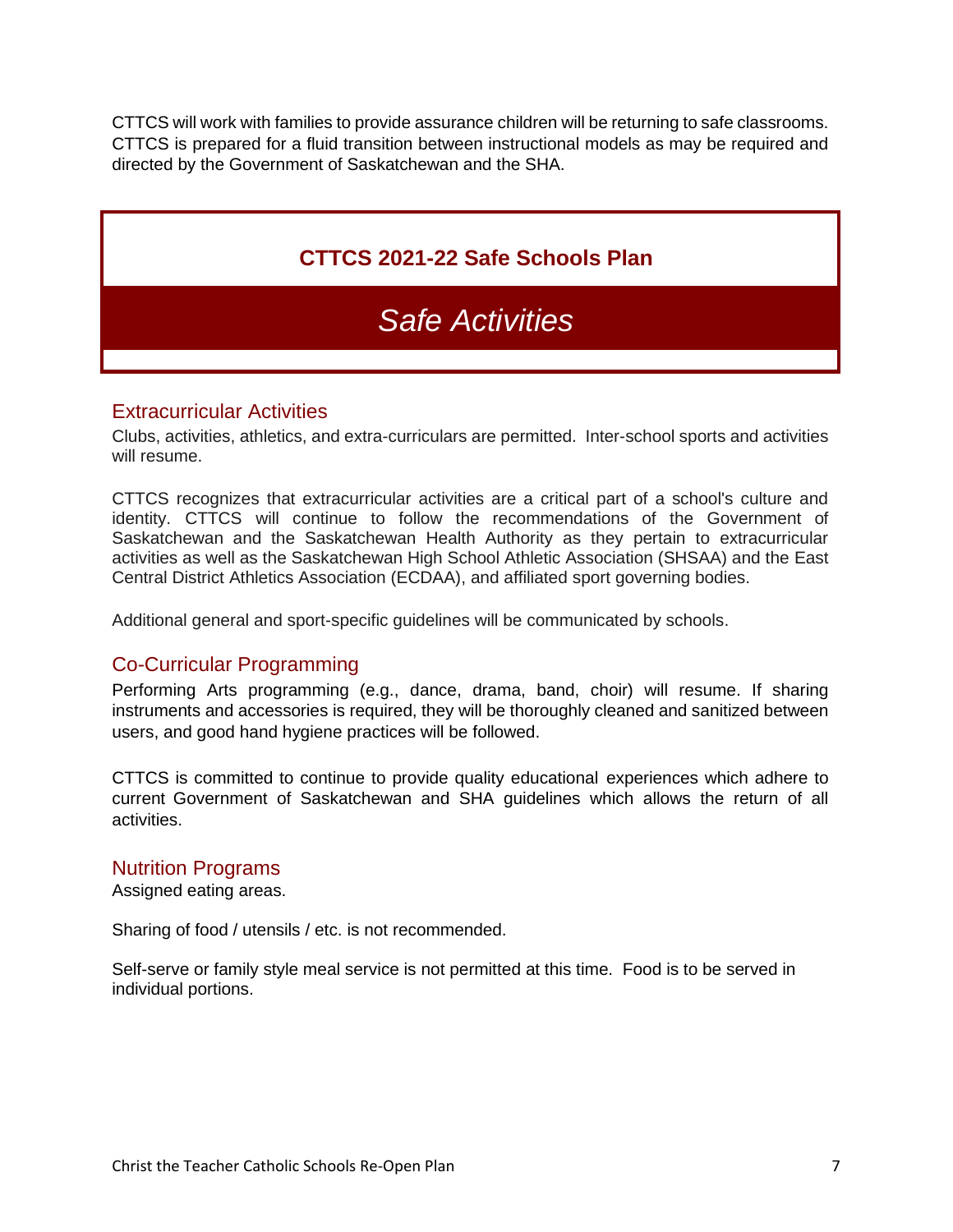### **CTTCS 2021-22 Safe Schools Plan**

## *Other Items*

### *Vaccinations*

Staff assume the shared responsibility of assisting one anotherin maintaining healthy and safe workplaces.

Staff are encouraged to avail themselves of all Ministry of Health recommended vaccinations.

Staff are encouraged to discuss the efficacy of recommended vaccinations with their personal health care providers.

Individuals aged 5 and older are currently eligible for vaccines.

### *Testing*

Early case finding remains a cornerstone of the COVID-19 response.

Self-administered rapid test kits are available at each school at no cost to families (while supplies last).

The recommendation to seek testing and stay home at the first sign of symptoms will continue.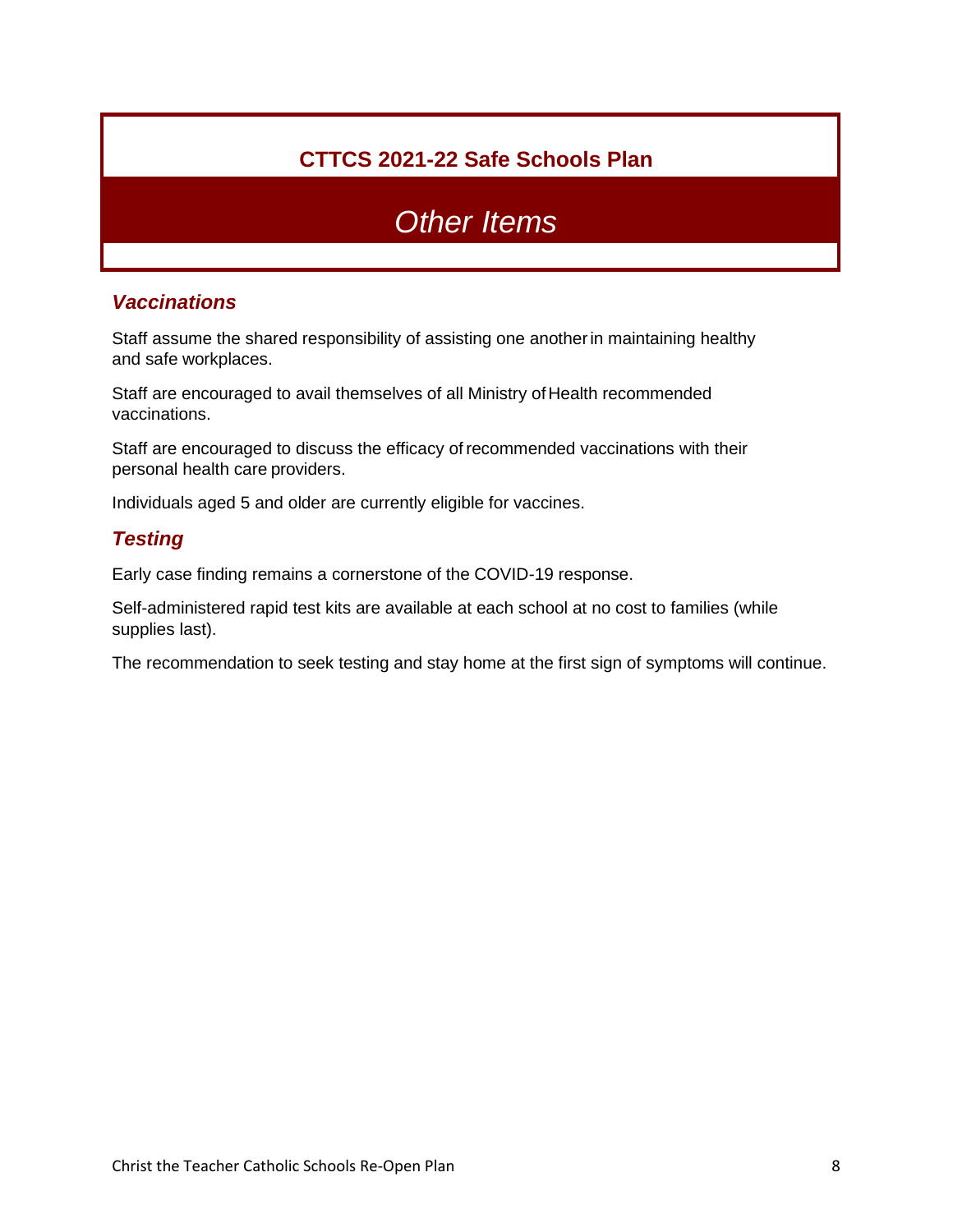#### **Appendix A**

#### **Return to Extra-Curricular Activities & Sport**

#### **Please note that this appendix is a living document. The instructional and safety strategies in place may change depending on the severity of health-related events within school and community.**

From the onset of back-to-school discussions, Christ the Teacher Catholic Schools (CTTCS) has observed the value of extracurricular activities within the school setting. Extracurricular activities, including athletics, arts, leadership, and interest clubs, provide students with rewarding experiences, avenues for personal wellness and a sense of belonging and school engagement. The intention of this document is to provide a framework for CTTCS schools to provide extracurricular opportunities in a safe manner. This intent will be carried forward with a cautious, careful, and responsive approach that aligns with province, local and division COVID-19 response plans.

This framework has been created to provide overall guidance and consistency across the division.

CTTCS guidelines for extracurricular activities and sport recognize the following:

- Anyone experiencing COVID-19 symptoms should remain home.
- Participation in extracurricular activities is voluntary.
- A school's ability to present extracurricular activities is dependent upon that school's availability of staff members and coaches.
- Schools will regularly review their procedures and operations and make any necessary adjustments to align with the current CTTCS COVID-19 response plans.
- When competitions are allowed for extracurricular events, spectators of a participating student/students will be allowed to attend while adhering to the current CTTCS response plans and/or any applicable public health orders.
- Schools may limit spectators attending school extracurricular activities if required by current CTTCS COVID-19 response plans and/or any applicable public health orders.
- Sharing of any equipment should be minimized.
- Hand sanitizer should be available before, during and after extracurricular activities.
- Extracurricular activities can be withdrawn at any time by CTTCS upon consultation with Local Health Medical Officer or provincial health orders.